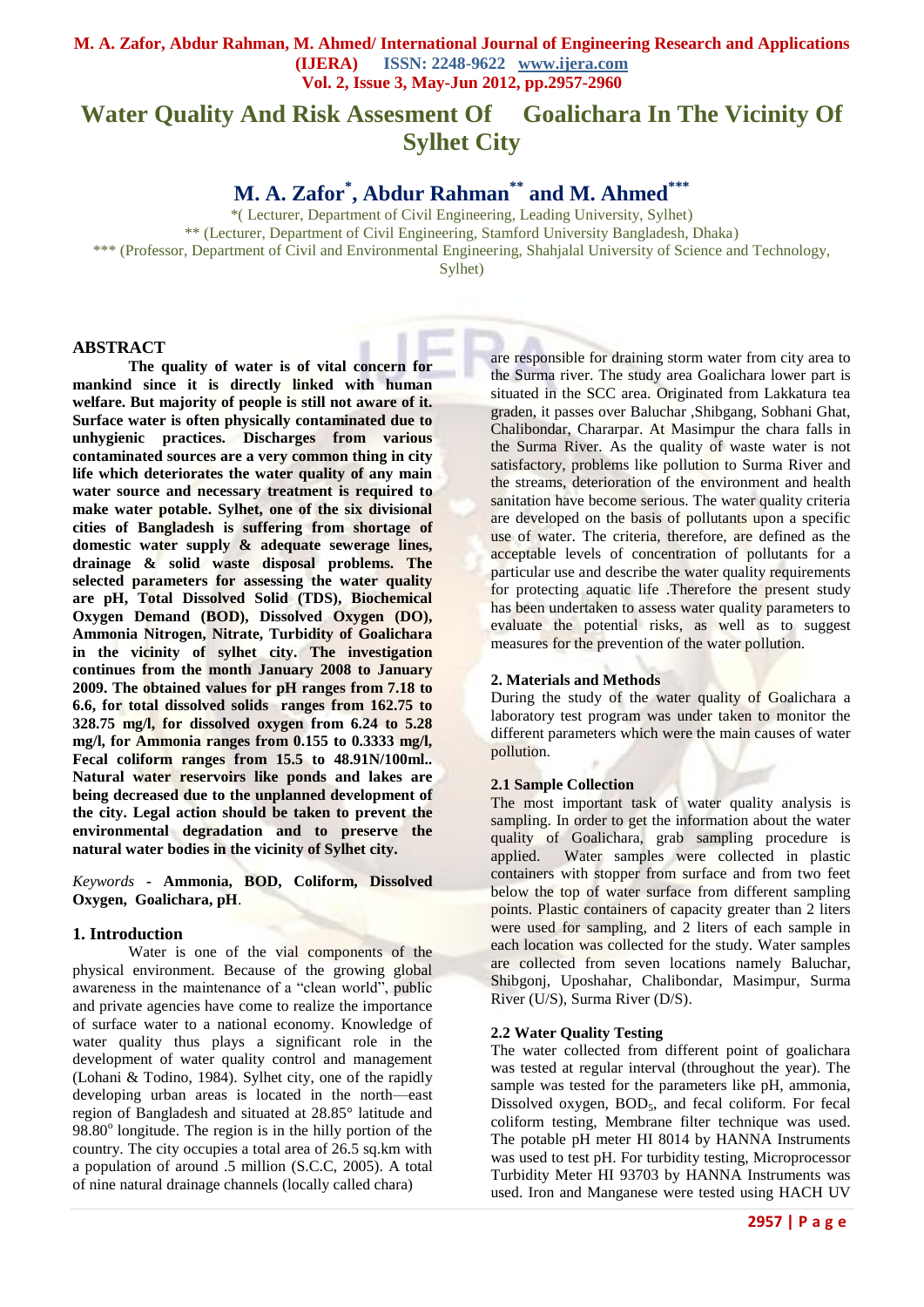Spectrophotometer DR/4000U. Suspended Solids, Dissolved Solids, Dissolved Oxygen were tested by standard Methods developed by APHA, AWWA, WPCF (1998).

## **2.3 Field Visit and Questionnaire Survey**

All the sampling points were visited by walking and by Rickshaw and photograph taken with camera. The questionnaire survey was done by group discussion with the people living along the chara.

# **3. Results**

DO, BOD<sub>5, p</sub><sup>H</sup>, Fecal coli form, Ammonia, are analyzed and their values are abstracted in tables 1 and 2 and relevant figures below (Jafor and Chowdhury, 2009).

## **3.1 pH**

The standard pH value of surface water is 6.5-8.5, in that respect, pH at all the points are within the range. The average highest value of Goalichara is 7.18 & Surma River is 7.2. The following fig shows the pH data of different points.

The highest pH was found at Baluchar and the lowest at Uposhahor. From figure 1 we see that Goalichara downstream and Surma downstream pH is decreases. pH decrease at downstream due to acidic waste which are produced from different sources. For these reason we get pH lower at downstream than upstream.

## **3.2 Fecal coliform**

Avg. Fecal coliform at Baluchar is 15.5/100ml, at Shibgonj 26.03/100ml, at Uposhahor 30.5/100ml, at Chalibonbar 36.25/100ml, at Masimpur 48.91/100ml, at Surma u/s 29.66/100ml, and at Surma d/s 36.66/100ml. Highest no of fecal are present in Masimpur at Goalichara d/s and lowest are present at baluchar at Goalichara u/s. Highest fecal coliform at Goalichara due to domestic sewage discharged



Fig -1: Variation of pH at different location



Fig -2: Variation of fecal coliform at different location



Fig -3: Variation of Dissolved Oxigen at different location



Fig -4: Variation of BOD5 at different Location



Fig -5: Variation of NH<sub>3</sub> at different location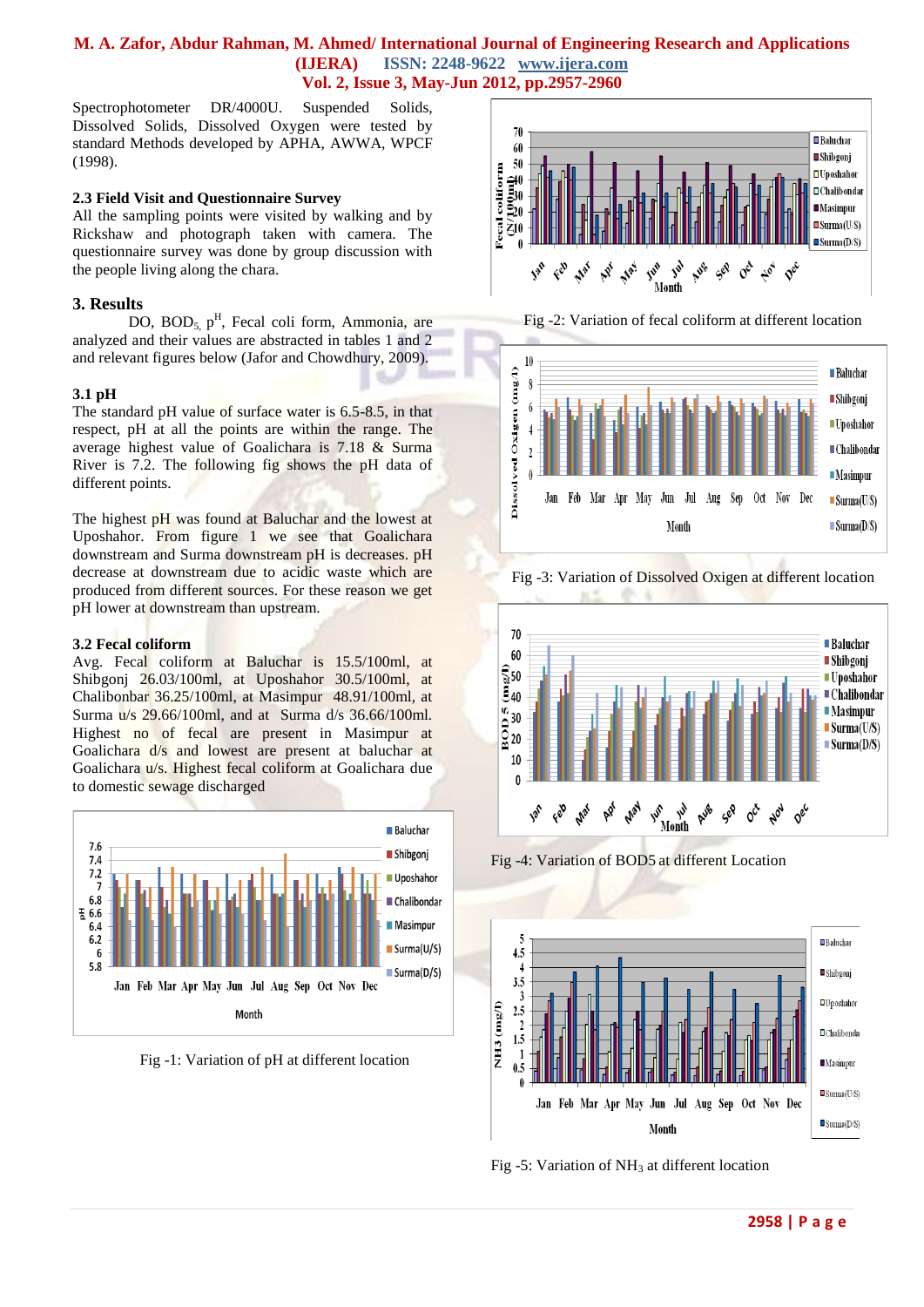to the channel directly polluting water continuously. Figure 2 shows the fecal coliform at seven points. Open defication, sanitary sewage and domestic sullage water is the main causes of fecal coliform of this point. Fecal colifrm at goalichara D/S are higher than Goalichara U/S, when the channel flows through Sylhet city. Sanitary wastes are disposed into the channel which carry high amount of fecal coliform, fecal coliform to Surma river increases when Goalichara channel fall into it. should be zero. At every sampling location, fecal coliform exceed the limit of ECR (1997). Because of urbanization impact fecal coliform of Goalichara d/s is greater than Goalichara u/s.

#### **3.4 Dissolved Oxygen**

The main reason DO levels might fall is the presence of organic waste. Organic waste comes from something living or that was once living. It comes from raw or poorly treated sewage; runoff from farms and animal feedlots; and natural sources like decaying aquatic plants and animals and fallen leaves in water.

Warmer water holds less oxygen than cold water. Also, the time of yearly and many other factors affect the amount of DO in water. DO levels can also fall to any human activity that heats the water.

Average Dissolved Oxygen at Baluchar is 6.24mg/l, at Shibgonj 5.41mg/l, at Uposhahor 5.71 mg/l, at Chalibonbar 5.61 mg/l, at Masimpur 5.28 mg/l, at Surma u/s 6.88 mg/l, at Surma d/s 6.22 mg/l. Dissolved Oxygen is highest at Baluchar of Goalichara u/s and lowest at Masimpur of Goalichara d/s. Highest Dissolved Oxygen is reduced because of oxygen is consumed by bacteria to degrade waste. Figure 3 shows the Dissolved Oxygen at seven points. DO at Goalichara u/s is high but it is gradually decreases when Goalichara channel flow through the Sylhet city. Flowing to the downstream, at Masimpur it becomes low because of high amount of waste at Goalichara are being degraded with the passage of time at different locations.

#### **3.5 Biochemical Oxygen demand**

The water of Surma River is not suitable for drinking purpose. Average BOD at Baluchar is 27.33mg/l, at Shibgonj 33.83mg/l, at Uposhahor 34.83 mg/l, at Chalibonbar 42.42mg/l, at Masimpur 44.33 mg/l, at Surma u/s 39.5 mg/l, at Surma d/s 47.17 mg/l. BOD at Goalichara channel and Surma river is higher than 2 mg/l permissible value of ECR (1997) due to high concentration of sewage discharged directly to the water. Figure 4 shows the BOD at seven points. BOD at Goalichara u/s is comparatively low but it becomes high at Goalichara d/s may result from domestic or industrial waste water discharge. BOD at Surma river is also high because of various pollution sources are connected with the river. Because of urbanization impact BOD of Goalichara d/s is much greater than Goalichara u/s.

#### **3.6 Ammonia**

The water of Surma River is not suitable for drinking purpose. Average ammonia at Baluchar is 0.512mg/l, at Shibgonj 1.025mg/l, at Uposhahor 1.652 mg/l, at Chalibonbar 2.365mg/l, at Masimpur 2.49 mg/l, at Surma u/s 2.53 mg/l, at Surma d/s 3.84 mg/l. At every points except Goalichara u/s, ammonia contents are higher than expected. Following 5 graphically shows the ammonia content at seven sampling points. Ammonia at Goalichara d/s is higher than Goalichara u/s due to animal waste, open defecation, chemical (particularly chemical fertilizer) and domestic waste water discharged from household and hospital waste water discharge. At rainy season, concentration of ammonia decreases than the dry season. Desired value of ammonia according to ECR (1997) is 0.5 mg/l. At Goalichara u/s ammonia value is within the desired value but Goalichara d/s this value are higher than desired value because of urbanization impact.

#### **3.7 Encroachment**

Encroachment of Goalichara is the main cause of reducing the width of the chara. Encroachment has occurred in the urban catchment of the chara. Local peoples are also reducing the channel width by filling the side of the channel by soil to meet the accommodation needs or for other purposes. In Baluchar, Shibgang, Uposhahor, Chalibandar, Masimpur encroachment have been found at the time of survey work.

#### **3.8 Sewage & Waste Water Disposal**

As the sewerage system has not been established in the city, on site septic tank has been used for sewage treatment. However along the Goalichara, middle class, low income and temporary householders have been found to discharge sewage directly to the chara. In Baluchar and Uposhahor, waste water of TB Hospital and other private clinic is discharged directly to Goalichara deteriorating the quality of receiving waters.

#### **3.9 Open Defecation**

Lack of proper maintenance and awareness people are not using the channel properly in many region of the channel; people are using channel as a place of defecation. They think it is less harmful and they also habituated to this action. Children's open defecation in the chara is a common scenario along the long way of chara throughout the city. Lack of proper knowledge open defecation practices is very common to the children that can be easily reduced if parents of children are well aware of. Poor people of Chalibandar and Masimpur are evenly habituated with the open defecation in the channel.

#### **4. Conlusion**

The main waste water quality parameters such as DO, BOD5, Fecal coliform, Ammonia etc. have greatly exceeded the acceptable level of a good water source for water supply. The obtained values for pH ranges from 7.18 to 6.6, for total dissolved solids ranges from 162.75to 328.75 mg/l, for dissolved oxygen from 6.24 to 5.28 mg/l, for Ammonia from .155 to .3333 mg/l, and Fecal coliform from 15.5o 48.91N/100ml The results